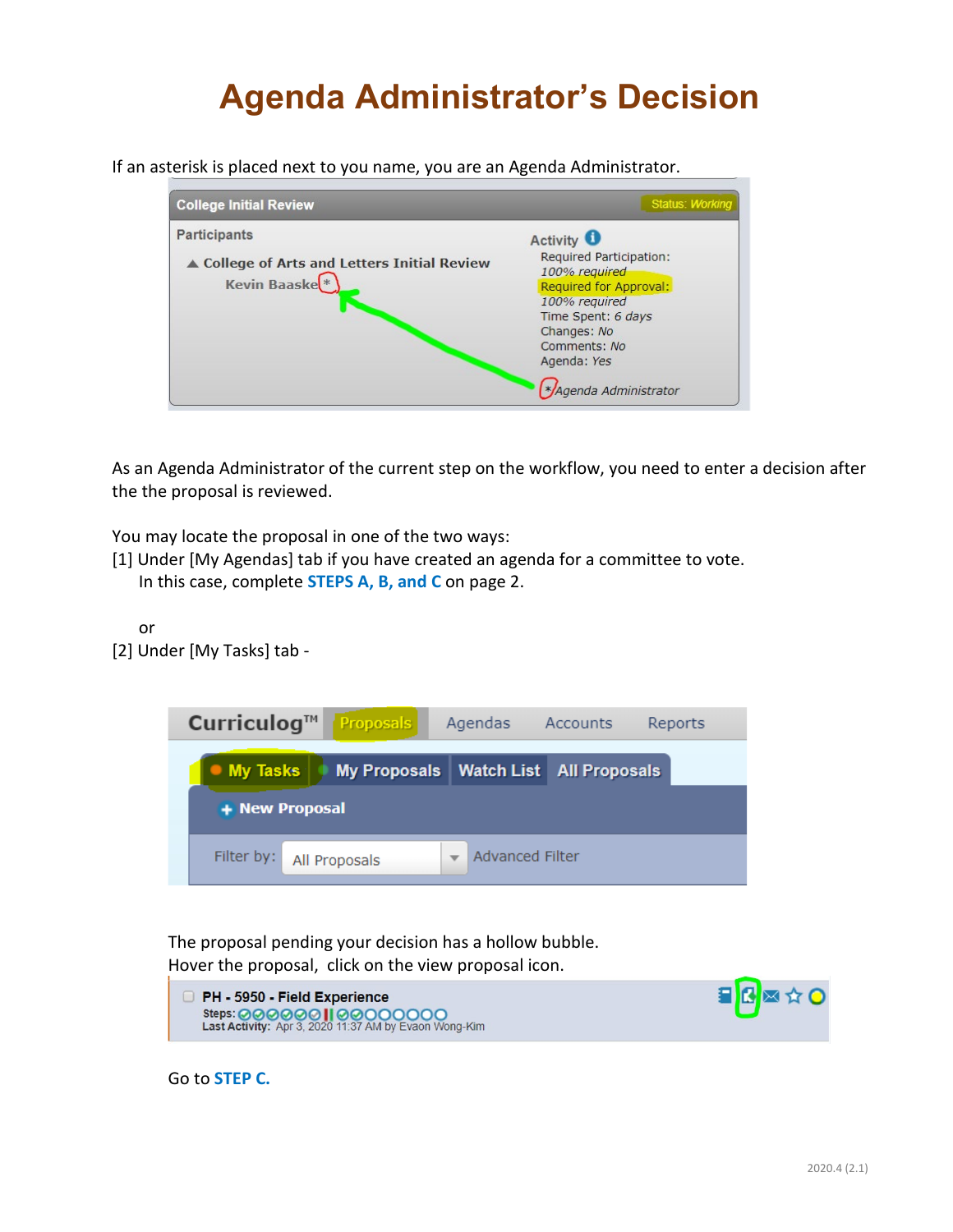**STEP A.** Locate the agenda, choose view agenda:

| Curriculog <sup><math>M</math></sup>                                         | Proposals | Agendas<br>Accounts                                               | Reports |  |  |
|------------------------------------------------------------------------------|-----------|-------------------------------------------------------------------|---------|--|--|
|                                                                              |           | My Agendas   All Agendas   My Archived Agendas   Archived Agendas |         |  |  |
| + New Agenda                                                                 |           |                                                                   |         |  |  |
|                                                                              |           |                                                                   |         |  |  |
| GE Subcommittee_1.28.20<br>Proposals:<br>Created: 15 Jan 2020 by Cheryl Pugh |           |                                                                   |         |  |  |

## **STEP B**. On the agenda, locate the proposal. Hover and choose view proposal:

| oposals                                                       |  |
|---------------------------------------------------------------|--|
| 1. NSS - 3540 - Special Topics : A History of the Philippines |  |

#### **STEP C.** Follow these steps to enter a decision:

[1] Click on the DECISION icon **o** to open the decision page.



#### **[2] Choose one of the 6 decisions.**

- **Approve** = Moves the proposal to the next step on the approcal process workflow.
	- **Reject** = Send the proposal back to the previous step. You must provide a comment when you reject a proposal.
		- **Hold** = Send a request to UGS to hold the workflow. This would typically be used to ask for additional time for revisions on a proposal when a deadline is approaching, as the item will not trigger the deadline when it has been placed on hold. Only UGS can lift the hold on a proposal.
- **Suspend** = Send a request for the proposal to be suspended from the workflow. No work may be done on the proposal and it will not advance in the workflow until the suspension is removed.
	- **Cancel** = Send a request to UGS to cancel the proposal and delete it from Curriculog.